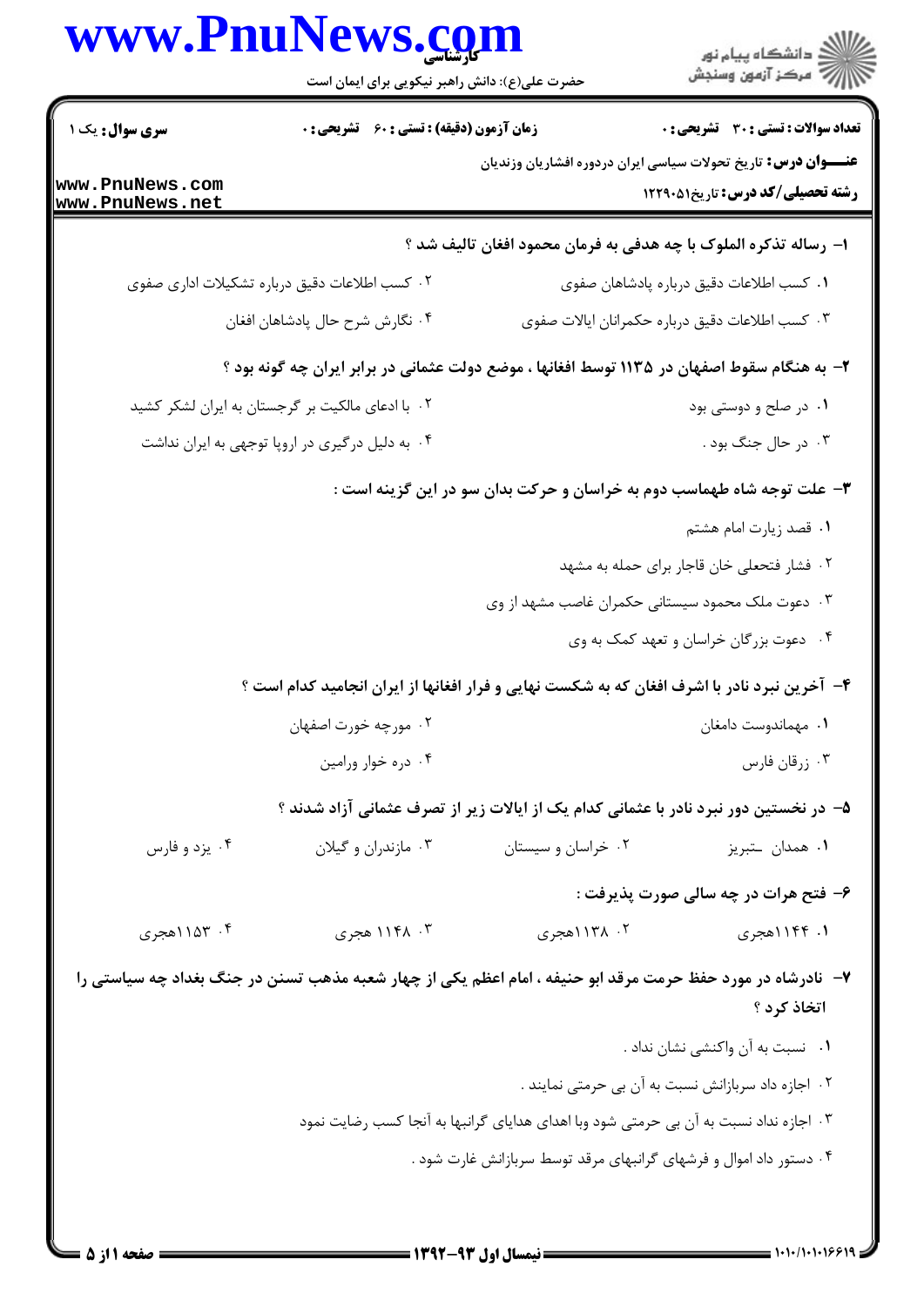| <b>زمان آزمون (دقیقه) : تستی : 60 ٪ تشریحی : 0</b><br><b>عنـــوان درس:</b> تاریخ تحولات سیاسی ایران دردوره افشاریان وزندیان<br>۸– بر اساس صلح سال ۱۱۴۶ میان نادر و عثمانی ، کدام عهد نامه مبنای تعیین مرزهای دو کشور قرار گرفت ؟<br>٠١. عهدنامه صلح آماسيه<br>۰۲ عهد نامه ذهاب سال ۱۰۴۹<br>٠٣ عهد نامه ارزنه الروم اول<br>۰۴ عهدنامه ارزنه الروم دوم<br>۹- موضع نادر نسبت به ارامنه ایروان و خلیفه ارامنه چگونه بود ؟<br>٠٢ آنان را از ايروان اخراج كرد<br>٠١. آنان را جاسوس دولت عثماني در قلمرو ايران شناخت<br>٠٣ وادار به پرداخت ماليات بيشتر كرد<br>۰۴ به دیدار خلیفه ارامنه رفت و امتیازاتی بدانان داد<br>∙۱- تاجگذاری نادر شاه در این سال صورت پذیرفت :<br>1181.5<br>18.5<br>1107.7<br>1170.1<br>11- كدام گزينه زير جزء عوامل فتح قندهار  نيست ؟<br>٠١. الحاق مجدد اين بخش به سرزمين ايران<br>۲ . تنبیه حسین غلجایی خان قندهار که در ناآرامیهای داخل ایران دست داشت .<br>۰۳ اسیر کردن افغانان قندهار برای استفاده در ارتش نادر<br>۰۴ وجود دفينه پر از طلا و جواهرات در قندهار<br><b>۱۲</b> - جنگ کرنال ″ بین چه کشورهایی و با چه نتیجه ای بود ؟<br>٠٢ ايران ـ عثمانى ، به پيروزى ايران انجاميد<br>۰۱ ایران ــ هند ، به شکست هند منجر شد .<br>۰۴ ایران ـ هند ، به شکست ایران منجر شد .<br>۰۳ روسیه ـ ایران ، به پیروزی روسیه انجامید<br>۱۳– دلیرترین گروههای قومی شمال غربی ایران که با جنگهای مستمر و مقاومت خود ارتش نادر را به ستوه آوردند عبارت بود از<br>۰۳ لزگیها<br>۰۲ ارامنه<br>۰۱ ترکها<br>۰۴ روسها<br>۱۴- دوره افشاریه کدام یک از قسمت های خلیج فارس ضمیمه خاک ایران شد ؟<br>۰۲ بحرين ومسقط<br>۰۱ بصره<br>۰۴ کویت<br>۰۳ راس الخيمه |                                    | حضرت علی(ع): دانش راهبر نیکویی برای ایمان است | ڪ دانشڪاه پيام نور<br>∕7 مرڪز آزمون وسنڊش    |
|---------------------------------------------------------------------------------------------------------------------------------------------------------------------------------------------------------------------------------------------------------------------------------------------------------------------------------------------------------------------------------------------------------------------------------------------------------------------------------------------------------------------------------------------------------------------------------------------------------------------------------------------------------------------------------------------------------------------------------------------------------------------------------------------------------------------------------------------------------------------------------------------------------------------------------------------------------------------------------------------------------------------------------------------------------------------------------------------------------------------------------------------------------------------------------------------------------------------------------------------------------------------------------------------------------------------------------------------------------------------------------------------------------------------------------------------------------------------------------------------------------------------------------------------------|------------------------------------|-----------------------------------------------|----------------------------------------------|
|                                                                                                                                                                                                                                                                                                                                                                                                                                                                                                                                                                                                                                                                                                                                                                                                                                                                                                                                                                                                                                                                                                                                                                                                                                                                                                                                                                                                                                                                                                                                                   | سری سوال: ۱ یک                     |                                               | <b>تعداد سوالات : تستی : 30 ٪ تشریحی : 0</b> |
|                                                                                                                                                                                                                                                                                                                                                                                                                                                                                                                                                                                                                                                                                                                                                                                                                                                                                                                                                                                                                                                                                                                                                                                                                                                                                                                                                                                                                                                                                                                                                   | www.PnuNews.com<br>www.PnuNews.net |                                               | <b>رشته تحصیلی/کد درس:</b> تاریخ1299 1۲۲۹۰   |
|                                                                                                                                                                                                                                                                                                                                                                                                                                                                                                                                                                                                                                                                                                                                                                                                                                                                                                                                                                                                                                                                                                                                                                                                                                                                                                                                                                                                                                                                                                                                                   |                                    |                                               |                                              |
|                                                                                                                                                                                                                                                                                                                                                                                                                                                                                                                                                                                                                                                                                                                                                                                                                                                                                                                                                                                                                                                                                                                                                                                                                                                                                                                                                                                                                                                                                                                                                   |                                    |                                               |                                              |
|                                                                                                                                                                                                                                                                                                                                                                                                                                                                                                                                                                                                                                                                                                                                                                                                                                                                                                                                                                                                                                                                                                                                                                                                                                                                                                                                                                                                                                                                                                                                                   |                                    |                                               |                                              |
|                                                                                                                                                                                                                                                                                                                                                                                                                                                                                                                                                                                                                                                                                                                                                                                                                                                                                                                                                                                                                                                                                                                                                                                                                                                                                                                                                                                                                                                                                                                                                   |                                    |                                               |                                              |
|                                                                                                                                                                                                                                                                                                                                                                                                                                                                                                                                                                                                                                                                                                                                                                                                                                                                                                                                                                                                                                                                                                                                                                                                                                                                                                                                                                                                                                                                                                                                                   |                                    |                                               |                                              |
|                                                                                                                                                                                                                                                                                                                                                                                                                                                                                                                                                                                                                                                                                                                                                                                                                                                                                                                                                                                                                                                                                                                                                                                                                                                                                                                                                                                                                                                                                                                                                   |                                    |                                               |                                              |
|                                                                                                                                                                                                                                                                                                                                                                                                                                                                                                                                                                                                                                                                                                                                                                                                                                                                                                                                                                                                                                                                                                                                                                                                                                                                                                                                                                                                                                                                                                                                                   |                                    |                                               |                                              |
|                                                                                                                                                                                                                                                                                                                                                                                                                                                                                                                                                                                                                                                                                                                                                                                                                                                                                                                                                                                                                                                                                                                                                                                                                                                                                                                                                                                                                                                                                                                                                   |                                    |                                               |                                              |
|                                                                                                                                                                                                                                                                                                                                                                                                                                                                                                                                                                                                                                                                                                                                                                                                                                                                                                                                                                                                                                                                                                                                                                                                                                                                                                                                                                                                                                                                                                                                                   |                                    |                                               |                                              |
|                                                                                                                                                                                                                                                                                                                                                                                                                                                                                                                                                                                                                                                                                                                                                                                                                                                                                                                                                                                                                                                                                                                                                                                                                                                                                                                                                                                                                                                                                                                                                   |                                    |                                               |                                              |
|                                                                                                                                                                                                                                                                                                                                                                                                                                                                                                                                                                                                                                                                                                                                                                                                                                                                                                                                                                                                                                                                                                                                                                                                                                                                                                                                                                                                                                                                                                                                                   |                                    |                                               |                                              |
|                                                                                                                                                                                                                                                                                                                                                                                                                                                                                                                                                                                                                                                                                                                                                                                                                                                                                                                                                                                                                                                                                                                                                                                                                                                                                                                                                                                                                                                                                                                                                   |                                    |                                               |                                              |
|                                                                                                                                                                                                                                                                                                                                                                                                                                                                                                                                                                                                                                                                                                                                                                                                                                                                                                                                                                                                                                                                                                                                                                                                                                                                                                                                                                                                                                                                                                                                                   |                                    |                                               |                                              |
|                                                                                                                                                                                                                                                                                                                                                                                                                                                                                                                                                                                                                                                                                                                                                                                                                                                                                                                                                                                                                                                                                                                                                                                                                                                                                                                                                                                                                                                                                                                                                   |                                    |                                               |                                              |
|                                                                                                                                                                                                                                                                                                                                                                                                                                                                                                                                                                                                                                                                                                                                                                                                                                                                                                                                                                                                                                                                                                                                                                                                                                                                                                                                                                                                                                                                                                                                                   |                                    |                                               |                                              |
|                                                                                                                                                                                                                                                                                                                                                                                                                                                                                                                                                                                                                                                                                                                                                                                                                                                                                                                                                                                                                                                                                                                                                                                                                                                                                                                                                                                                                                                                                                                                                   |                                    |                                               |                                              |
|                                                                                                                                                                                                                                                                                                                                                                                                                                                                                                                                                                                                                                                                                                                                                                                                                                                                                                                                                                                                                                                                                                                                                                                                                                                                                                                                                                                                                                                                                                                                                   |                                    |                                               |                                              |
|                                                                                                                                                                                                                                                                                                                                                                                                                                                                                                                                                                                                                                                                                                                                                                                                                                                                                                                                                                                                                                                                                                                                                                                                                                                                                                                                                                                                                                                                                                                                                   |                                    |                                               |                                              |
|                                                                                                                                                                                                                                                                                                                                                                                                                                                                                                                                                                                                                                                                                                                                                                                                                                                                                                                                                                                                                                                                                                                                                                                                                                                                                                                                                                                                                                                                                                                                                   |                                    |                                               |                                              |
|                                                                                                                                                                                                                                                                                                                                                                                                                                                                                                                                                                                                                                                                                                                                                                                                                                                                                                                                                                                                                                                                                                                                                                                                                                                                                                                                                                                                                                                                                                                                                   |                                    |                                               |                                              |
|                                                                                                                                                                                                                                                                                                                                                                                                                                                                                                                                                                                                                                                                                                                                                                                                                                                                                                                                                                                                                                                                                                                                                                                                                                                                                                                                                                                                                                                                                                                                                   |                                    |                                               |                                              |
|                                                                                                                                                                                                                                                                                                                                                                                                                                                                                                                                                                                                                                                                                                                                                                                                                                                                                                                                                                                                                                                                                                                                                                                                                                                                                                                                                                                                                                                                                                                                                   |                                    |                                               |                                              |
|                                                                                                                                                                                                                                                                                                                                                                                                                                                                                                                                                                                                                                                                                                                                                                                                                                                                                                                                                                                                                                                                                                                                                                                                                                                                                                                                                                                                                                                                                                                                                   |                                    |                                               |                                              |
|                                                                                                                                                                                                                                                                                                                                                                                                                                                                                                                                                                                                                                                                                                                                                                                                                                                                                                                                                                                                                                                                                                                                                                                                                                                                                                                                                                                                                                                                                                                                                   |                                    |                                               |                                              |

 $1.1.11.1.199$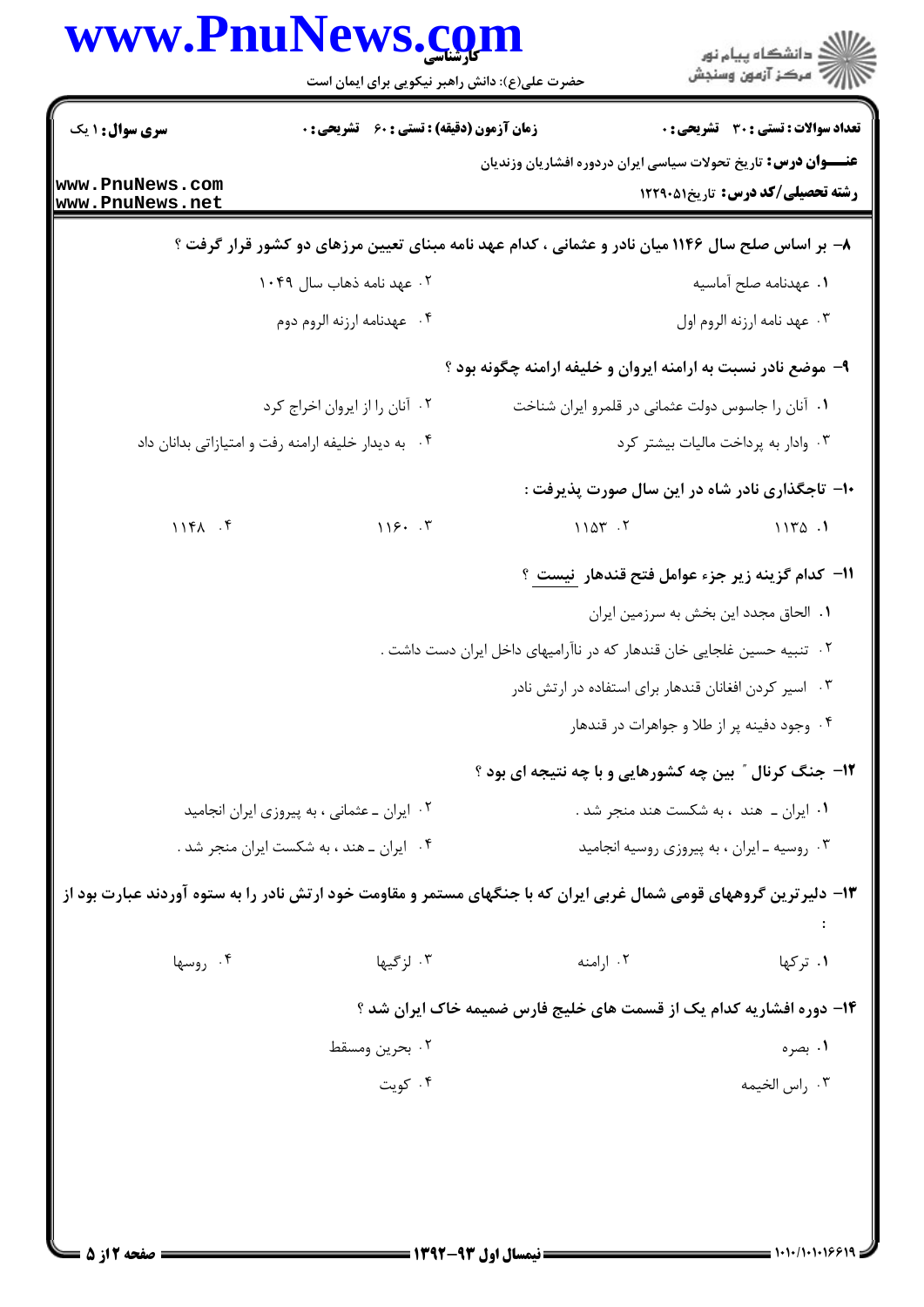| www.PnuNews.com                    | حضرت علی(ع): دانش راهبر نیکویی برای ایمان است      |                                                                                                     | ڪ دانشڪاه پيام نور<br>∕7 مرڪز آزمون وسنڊش       |
|------------------------------------|----------------------------------------------------|-----------------------------------------------------------------------------------------------------|-------------------------------------------------|
| <b>سری سوال :</b> ۱ یک             | <b>زمان آزمون (دقیقه) : تستی : 60 ٪ تشریحی : 0</b> |                                                                                                     | تعداد سوالات : تستى : 30 ٪ تشريحي : 0           |
|                                    |                                                    | <b>عنـــوان درس:</b> تاریخ تحولات سیاسی ایران دردوره افشاریان وزندیان                               |                                                 |
| www.PnuNews.com<br>www.PnuNews.net |                                                    |                                                                                                     | <b>رشته تحصیلی/کد درس:</b> تاریخ12910 1         |
|                                    |                                                    | ۱۵– در شورش های متعددی که توسط مدعیان دروغین حکومت صفوی علیه نادر شاه صورت میگرفت ، حمایت کدام کشور |                                                 |
|                                    |                                                    |                                                                                                     | خارجي محرز بود ؟                                |
|                                    | ۰۲ روسیه                                           |                                                                                                     | ۰۱ هند                                          |
|                                    | ۰۴ عمان                                            |                                                                                                     | ۰۳ عثمانی                                       |
|                                    |                                                    | ۱۶- در شورش استرآباد و مازندران علیه نادر شاه ، کدام ایل رهبری شورش فعالانه را در دست داشت ؟        |                                                 |
|                                    | ۰۲ ترکمانان يموت                                   |                                                                                                     | ١. قارجارها                                     |
|                                    | ۰۴ مردم محلی                                       |                                                                                                     | ۰۳ کردها                                        |
|                                    |                                                    | ۱۷- کدام یک از جانشینان نادر شاه از وجهه و پذیرش بیشتری برای جانشینی وی برخوردار بود ؟              |                                                 |
|                                    | ۰۲ ابراهیم میرزا                                   |                                                                                                     | ٠١ عادل شاه                                     |
|                                    | ۰۴ سید محمد متولی ( شاه سلیمان ثانی )              |                                                                                                     | ۰۳ شاهرخ                                        |
|                                    |                                                    |                                                                                                     | ۱۸- پایان کار سلسله افشاریه به دست چه کسی بود ؟ |
| ۰۴ فتحعليشاه قاجار                 | ۰۳ کريم خان زند                                    | ٠٢ آقا محمد خان قاجار                                                                               | ٠١. احمد خان ابدالي                             |
|                                    |                                                    | ۱۹- در حکومت افشاریه کدام نوع از سیاست ها بر هر نوع سیاست دیگری برتری داشت ؟                        |                                                 |
|                                    | ۰۲ سیاست نظامیگری                                  |                                                                                                     | ۰۱ سیاست مذهبی                                  |
|                                    | ۰۴ سیاست بهبود اوضاع اجتماعی                       |                                                                                                     | ۰۳ سیاست بهبود اوضاع اقتصادی                    |
|                                    |                                                    |                                                                                                     | +٢- ″ ماليات خون ″ عبارت بود از :               |
|                                    |                                                    | ۰۱ تعداد معینی سرباز که هر طایفه ای همه ساله و به وقت لزوم به دولت میداد .                          |                                                 |
|                                    |                                                    | ۰۲ پولی که در قبال کشتن یک مامور دولت افشاری باید پرداخت میشد .                                     |                                                 |
|                                    |                                                    | ۰۳ پولی که برای کشته شدن سربازان ایلات در جنگها به خانواده هایشان پرداخت میشد .                     |                                                 |
|                                    |                                                    | ۰۴ مقدار معینی خون که همه افراد جامعه ناچار به دادن آن بودند .                                      |                                                 |
|                                    |                                                    |                                                                                                     |                                                 |
|                                    |                                                    |                                                                                                     |                                                 |
|                                    |                                                    |                                                                                                     |                                                 |
|                                    |                                                    |                                                                                                     |                                                 |
|                                    |                                                    |                                                                                                     |                                                 |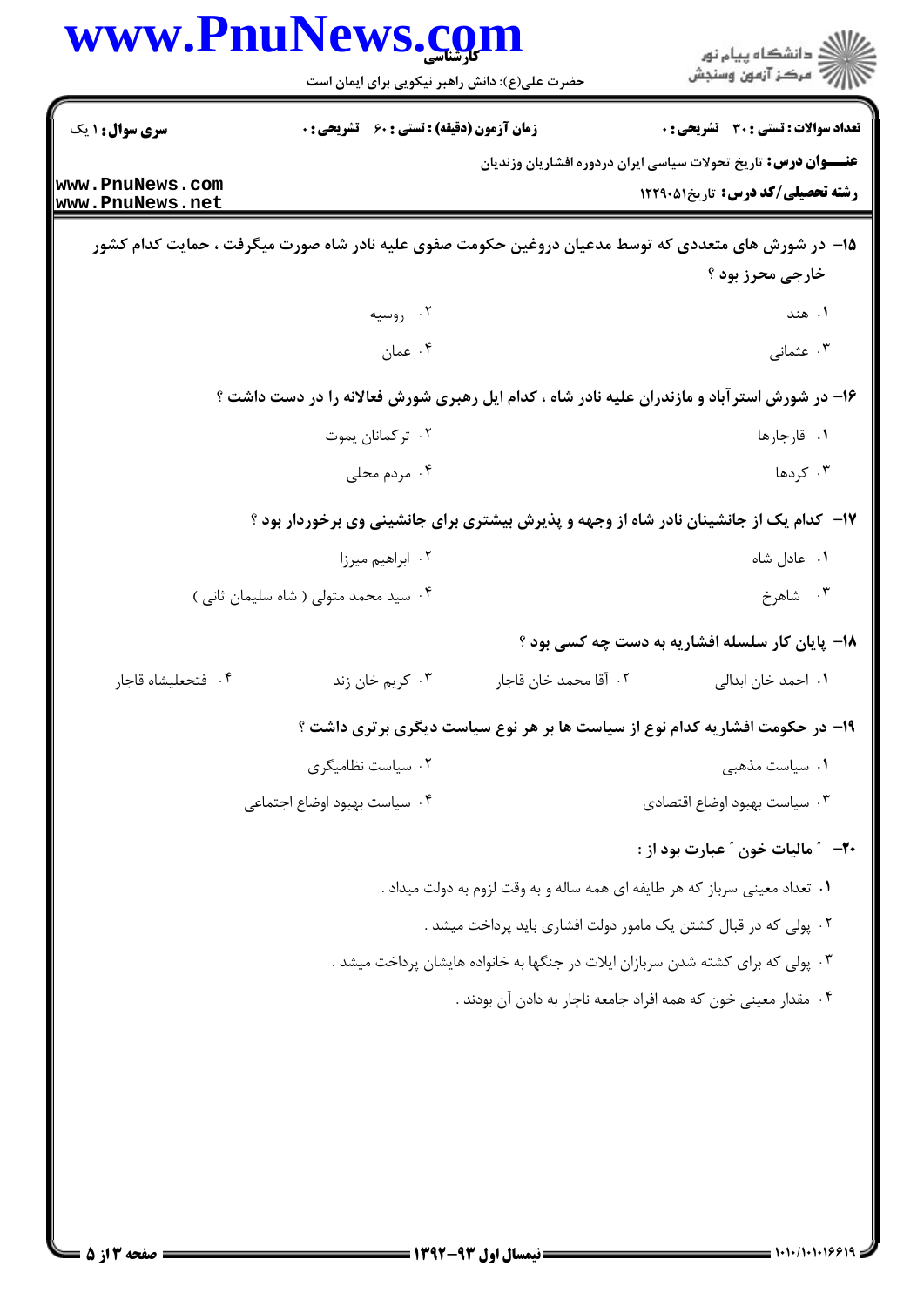|                                                              | www.PnuNews.com<br>حضرت علی(ع): دانش راهبر نیکویی برای ایمان است                                                      |                                                                                           | ر<br>ران دانشگاه پيام نور<br>ران مرکز آزمون وسنڊش                                |
|--------------------------------------------------------------|-----------------------------------------------------------------------------------------------------------------------|-------------------------------------------------------------------------------------------|----------------------------------------------------------------------------------|
| <b>سری سوال : ۱ یک</b><br>www.PnuNews.com<br>www.PnuNews.net | <b>زمان آزمون (دقیقه) : تستی : 60 ٪ تشریحی : 0</b>                                                                    | <b>عنـــوان درس:</b> تاریخ تحولات سیاسی ایران دردوره افشاریان وزندیان                     | تعداد سوالات : تستي : 30 ٪ تشريحي : 0<br><b>رشته تحصیلی/کد درس:</b> تاریخ1۲۲۹۰۵۱ |
|                                                              | <b>۳۱</b> - به چه دلیل کمپانی هند شرقی انگلیس در مقایسه با کمپانی هند شرقی هلند امتیارات کمتری از دولت افشاریه دریافت |                                                                                           | میکردند ؟                                                                        |
|                                                              |                                                                                                                       | ۰۱ چون محدوده تجارتشان کمتر و در نتیجه امتیاز کمتری می گرفتند.                            |                                                                                  |
|                                                              | ۰۲ چون کمپانی انگلیسی خصوصی و خصلت سودجویی افراد آن مانع دادن هدایا به دولتمردان ایراتی برای اخذ امتیاز بود .         |                                                                                           |                                                                                  |
|                                                              |                                                                                                                       | ۰۳ چون دولت انگلستان مایل به دادن هدایای بیشتر به دولتمردان ایرانی برای اخذ امتیاز نبود . |                                                                                  |
|                                                              | ۰۴ چون کمپانی هلند از محدوده جغرافیایی بیشتر و سود دهی بیشتر به دولت ایران برخوردار بود .                             |                                                                                           |                                                                                  |
|                                                              | <b>۲۲</b> – کدام گزینه جزء دلایل خودداری سه خان در اصفهان از نشستن بر تخت سلطنت نیست ؟                                |                                                                                           |                                                                                  |
|                                                              | ۰۲ تداوم مشروعیت صفوی                                                                                                 |                                                                                           | ۰۱ عدم پذیرش مردم                                                                |
|                                                              | ۰۴ محبوبیت خاندان صفوی در میان مردم                                                                                   |                                                                                           | ۰۳ عدم توافق برای انتخاب یک نفر بین خودشان                                       |
|                                                              | ۲۳– کدام یک از رویدادهای زیر در کارنامه فعالیتهای کریم خان زند یک لکه سیاه محسوب میشود ؟                              |                                                                                           |                                                                                  |
|                                                              | ٠٢ حمله به أذربايجان                                                                                                  |                                                                                           | ۰۱ كشتن محمدحسن خان قاجار                                                        |
|                                                              | ۰۴ قتل عام افغانها                                                                                                    |                                                                                           | ۰۳ از بین بردن قبایل کعب                                                         |
|                                                              | ۲۴- با کدام یک از شورش های عصر کریم خان زند ، بساط تجارت و نفوذ کمپانی هند شرقی هلند در ایران و خلیج فارس کلاً        |                                                                                           | برچيده شد ؟                                                                      |
|                                                              | ۰۲ شورش حسن قلی خان قاجار                                                                                             |                                                                                           | ۰۱ شورش تقی خان درانی                                                            |
|                                                              | ۰۴ شورش نصير خان لاري                                                                                                 |                                                                                           | ۰۳ شورش میرمهنا                                                                  |
|                                                              |                                                                                                                       | ۲۵– کدام گزینه جزء زمینه های جنگ بصره در دوره کریم خان نیست ؟                             |                                                                                  |
|                                                              |                                                                                                                       |                                                                                           | ۰۱ مساله کردستان                                                                 |
|                                                              |                                                                                                                       |                                                                                           | ٠٢ مساله گيلان                                                                   |
|                                                              |                                                                                                                       | ۰۳ نقض عهد والی بغداد در کمک رسانی علیه قبیله بنی کعب                                     |                                                                                  |
|                                                              |                                                                                                                       | ۰۴ مخالفت پاشای بغداد با عبور سربازان ایرانی از خاک این کشور برای حمله به عمان            |                                                                                  |
|                                                              |                                                                                                                       | ۲۶– آخرین حکمران زندیه که دلاورانه در برابر قاجارها ایستاد :                              |                                                                                  |
| ۰۴ زکی خان زند                                               | ۰۳ جعفر خان زند                                                                                                       | ۰۲ لطفعلی خان زند                                                                         | ۰۱ صادق خان زند                                                                  |

11111111991

صفحه 4 از 5 =